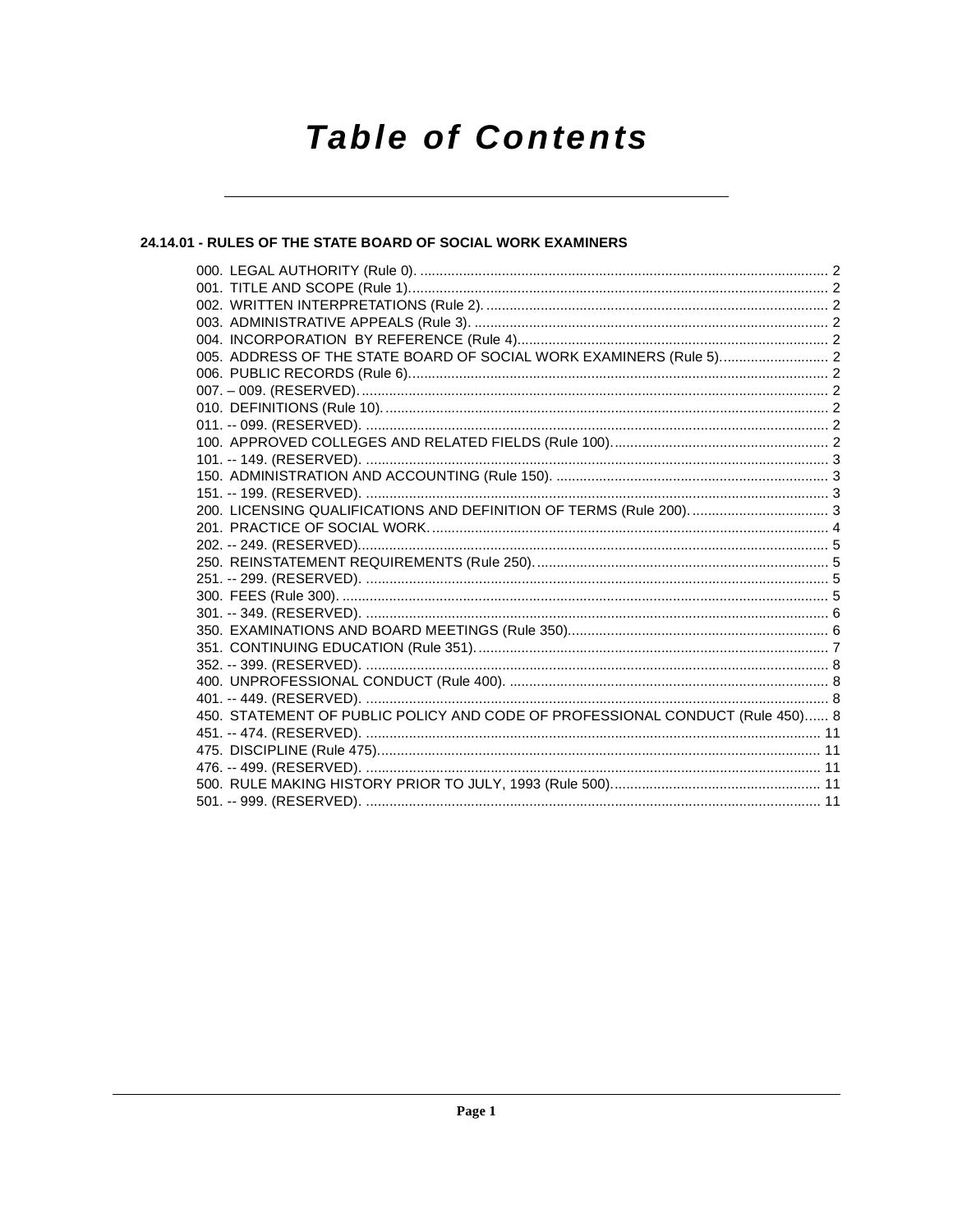#### **IDAPA 24 TITLE 14 CHAPTER 01**

# **24.14.01 - RULES OF THE STATE BOARD OF SOCIAL WORK EXAMINERS**

#### <span id="page-1-1"></span><span id="page-1-0"></span>**000. LEGAL AUTHORITY (Rule 0).**

These rules are hereby prescribed and established pursuant to the authority vested in the State Board of Social Work Examiners by the provisions of Section 54-3204, Idaho Code. (7-1-93)

#### <span id="page-1-2"></span>**001. TITLE AND SCOPE (Rule 1).**

These rules shall be cited as IDAPA 24.14.01, "Rules of the State Board of Social Work Examiners". (7-1-93)

### <span id="page-1-3"></span>**002. WRITTEN INTERPRETATIONS (Rule 2).**

The board may have written statements which pertain to the interpretation of the rules of this chapter. Such interpretations, if any, are available for public inspection and copying at cost in the main office of the Bureau of Occupational Licenses. (7-1-93) Occupational Licenses.

### <span id="page-1-4"></span>**003. ADMINISTRATIVE APPEALS (Rule 3).**

Administrative Appeals shall be governed by the Administrative Procedure Act, Title 67, Chapter 52, Idaho Code. (3-13-02)

### <span id="page-1-5"></span>**004. INCORPORATION BY REFERENCE (Rule 4).**

These rules do not incorporate by reference any document other than those sections of Idaho Code so referenced. (3-13-02)

### <span id="page-1-6"></span>**005. ADDRESS OF THE STATE BOARD OF SOCIAL WORK EXAMINERS (Rule 5).**

[The office of the State Board of Social Work Examiners is located within the Bureau of Occupational Licenses,](mailto:ibol@ibol.state.id.us) Owyhee Plaza, 1109 Main Street, Suite 220, Boise, Idaho 83702-5642. The phone number of the Board is (208) 334- 3233. The Board's FAX number is (208) 334-3945. The Board's e-mail address is ibol@ibol.state.id.us. The Board's [official web site is at](mailto:ibol@ibol.state.id.us) www2.state.id.us/ibol/swo.

#### <span id="page-1-7"></span>**006. PUBLIC RECORDS (Rule 6).**

The records associated with the State Board of Social Work Examiners are subject to the provisions of the Idaho<br>Public Records Act. Title 9, Chapter 3, Idaho Code. (3-13-02) Public Records Act. Title 9, Chapter 3, Idaho Code.

# <span id="page-1-8"></span>**007. – 009. (RESERVED).**

#### <span id="page-1-9"></span>**010. DEFINITIONS (Rule 10).**

<span id="page-1-14"></span>**01. Board**. The State Board of Social Work Examiners as prescribed in Section 54-3202, Idaho Code. (7-1-93)

**02. Bureau**. The Bureau means the Bureau of Occupational Licenses, as prescribed in Sections 54- 3204 and 67-2602, Idaho Code. (3-13-02)

# <span id="page-1-10"></span>**011. -- 099. (RESERVED).**

# <span id="page-1-12"></span><span id="page-1-11"></span>**100. APPROVED COLLEGES AND RELATED FIELDS (Rule 100).**

Social work and social work practice is a professional discipline requiring specialized knowledge and training.

 $(7-1-93)$ 

<span id="page-1-13"></span>**01. College Or University Approved By The Board**. Any college, university, or school of social work accredited or is a candidate for accreditation by the Northwest Association of Secondary and Higher Schools or<br>(5-3-03) any similar accrediting body.

**Related Fields**. A baccalaureate degree that includes thirty-six (36) semester credit hours with a grade of "C" or above in each course, in which the content is consistent with that recommended as minimal to social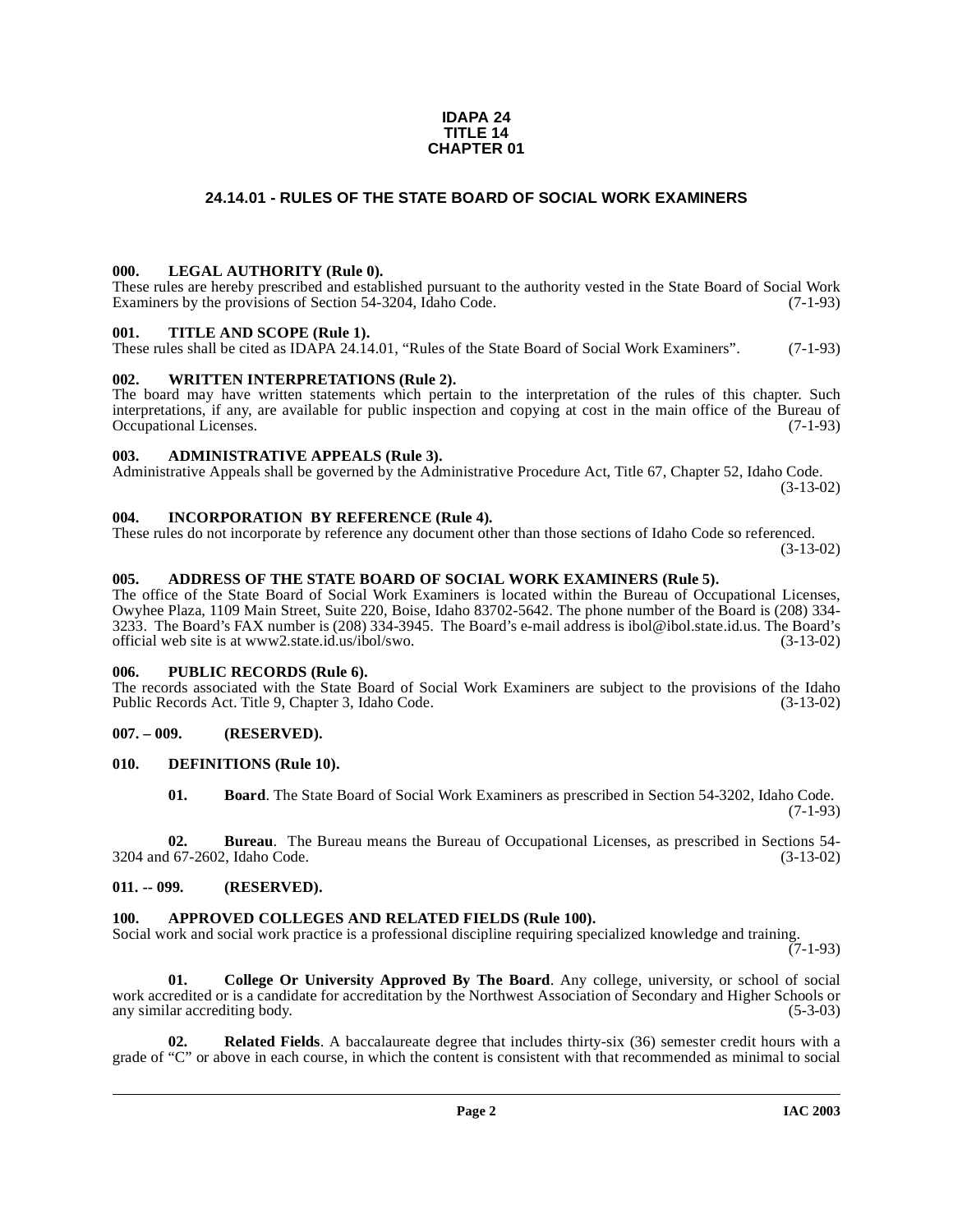work training by an approved accrediting body. Eighteen (18) of the thirty-six (36) semester credit hours shall be taught by a social worker with a graduate degree from an accredited school of social work. The basic content areas to<br>(5-3-03) be required shall include:

**a.** Social work practice is to include a methods content of a minimum of six (6) semester credit hours; and a social work practicum with a minimum of nine (9) semester credit hours. The methods courses are to be taken previous to participation in practicum and are to be taught by a faculty member with a graduate degree (MSW) from an accredited school of social work. The practicum is to be supervised by a faculty member who has a graduate degree (MSW) from an accredited school of social work. The on-site supervisor is to be a licensed social worker. Both the methods courses and the practicum must have been completed within the past five (5) years (date computed from time of application). The program providing the practice content and internship experience is developed and monitored to assure that internship students demonstrate application of the knowledge, values and skills taught within the required basic content areas. (7-1-96)

**b.** Social welfare policy and services shall include current policies and services, and shall be taught by member with a graduate degree in social work. (7-1-96) a faculty member with a graduate degree in social work.

**c.** Human behavior and social environment shall include human behavior in the social environment with demonstrated content representing five (5) human systems: individual, family, group, organization and community. (7-1-96)  $\epsilon$  (7-1-96) (7-1-96)

**d.** Social research shall include social statistics and research methods. (7-1-96)

**e.** Ethics shall include any three (3) credit course from a "college or university approved by the board" which includes the word "ethics" in the course title. (7-1-96)

**f.** Cultural diversity shall include a three (3) credit course from a "college or university approved by the board" which includes content specific to ethnic minority group(s). (7-1-96)

**g.** Course content and curriculum preparing students for practice will be evaluated by board review of nd program description provided by the college or university. (7-1-96) course and program description provided by the college or university.

# <span id="page-2-0"></span>**101. -- 149. (RESERVED).**

#### <span id="page-2-4"></span><span id="page-2-1"></span>**150. ADMINISTRATION AND ACCOUNTING (Rule 150).**

The disposition of receipts and expenses for administering the terms and provisions of this Act shall be duly appropriated in the following manner: (7-1-93) appropriated in the following manner:

<span id="page-2-5"></span>**01. Board Shall Contract With The Bureau Of Occupational Licenses**. The board shall contract with the Bureau of Occupational Licenses for administrative, investigative, legal, fiscal and clerical responsibilities, for appropriation and accountability of all fees obtained under the terms and provisions of this Act, for issuing licenses to qualified applicants upon approval by the board and for any other duties so prescribed by the contract.

(5-3-03)

<span id="page-2-8"></span>**02. Reimbursement Of Board Members**. Board members shall be entitled to reimbursement for actual expenses incurred as long as such expenses are deemed necessary and prudent and are approved by the Board. (5-3-03)

# <span id="page-2-2"></span>**151. -- 199. (RESERVED).**

# <span id="page-2-7"></span><span id="page-2-3"></span>**200. LICENSING QUALIFICATIONS AND DEFINITION OF TERMS (Rule 200).**

All applicants for licensing under the Social Work Licensing Act must meet the minimum qualifications as set forth by this act. (7-1-93) by this act.  $(7-1-93)$ 

<span id="page-2-6"></span>**01. Good Moral Character**. "Good moral character" is defined by the board as that behavior exhibited on the part of an applicant which is in conformity with the Social Work Code of Professional Conduct and within the limits of state law.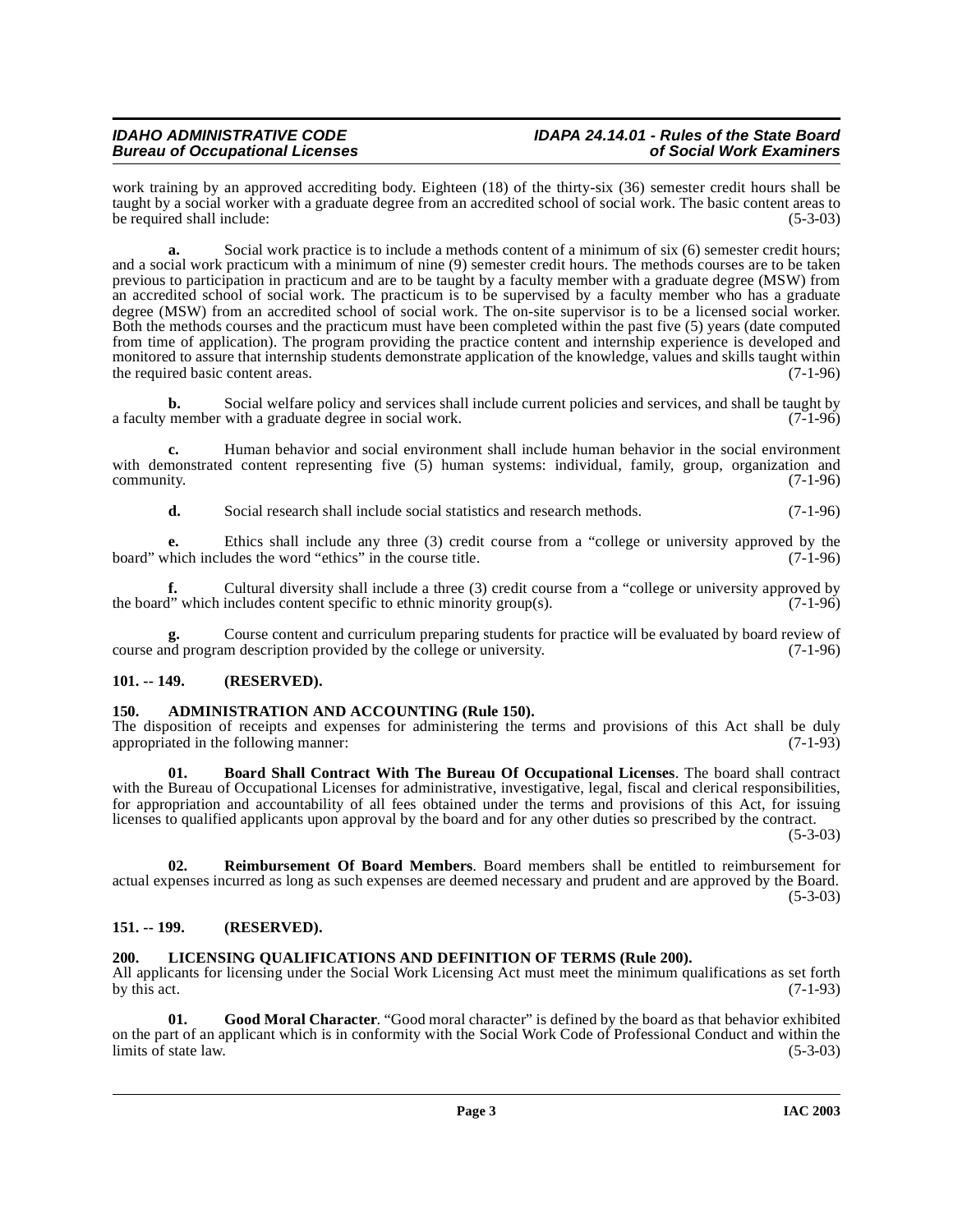<span id="page-3-1"></span>**02. Application For Licensure**. Application for licensure must be made to the Board of Social Work rs on forms provided by the Bureau of Occupational Licenses. (7-1-93) Examiners on forms provided by the Bureau of Occupational Licenses.

<span id="page-3-4"></span>**03. Educational Requirements**. Educational requirements must be verified by submission of official transcripts from the educational institution directly to the Bureau of Occupational Licenses. (5-3-03)

### <span id="page-3-8"></span><span id="page-3-0"></span>**201. PRACTICE OF SOCIAL WORK.**

<span id="page-3-2"></span>**01. Baccalaureate Social Work**. The application of social work theory, knowledge, methods, and ethics to restore or enhance social or psychosocial functioning of individuals, couples, families, groups, organizations, and communities. Baccalaureate social work is a generalist practice that includes assessment, planning, intervention, evaluation, case management, information and referral, supportive counseling, supervision, and consultation with clients. Baccalaureate social work also includes advocacy, education, community organization, and the development, implementation and administration of policies, programs, and activities. Bachelor level social workers are prohibited from performing clinical social work. (5-3-03) workers are prohibited from performing clinical social work.

<span id="page-3-7"></span>**02. Master's Social Work**. The application of social work theory, knowledge, methods and ethics, and the professional use of self to restore or enhance social, psychosocial or biopsychosocial functioning of individuals, couples, families, groups, organizations, and communities. Master's social work requires the application of specialized knowledge and advanced practice skills in the areas of assessment, treatment planning, implementation and evaluation, case management, information and referral, supportive counseling, supervision and consultation with clients, advocacy, teaching, research, community organization, and the development, implementation, and administration of policies, programs, and activities. Master level social workers who do not hold clinical licensure may provide clinical social work only under the supervision of a licensed clinical social worker, psychologist, or psychiatrist. (refer to supervision plan). (5-3-03) (5-3-03)

<span id="page-3-3"></span>**03. Clinical Social Work**. The practice of clinical social work is a specialty within the practice of master's social work and requires the application of specialized clinical knowledge and advanced clinical skills in the areas of assessment, diagnosis, and treatment of mental, emotional, and behavioral disorders, conditions and addictions. Clinical social work is based on knowledge and theory of psychosocial development, behavior, psychopathology, motivation, interpersonal relationships, environmental stress, social systems, and cultural diversity, with particular attention to person-in-environment. It shares with all social work practice the goal of enhancement and maintenance of psychosocial functioning of individuals, families, and small groups. Clinical social work encompasses interventions directed to interpersonal interactions, intrapsychic dynamics, and life-support and management issues. It includes, but is not limited to, individual, couples, family and group psychotherapy. (5-3-03)

<span id="page-3-6"></span>**04. Independent Practice Of Social Work**. As defined in Section 54-3207, Idaho Code, is that practice in which an individual who, wholly or in part, practices social work autonomously, with responsibility for that practice. No social worker, regardless of the level of licensure, shall engage in independent practice until such time as the social worker shall have worked in a supervised setting and received a minimum of three thousand (3000) hours in a supervised setting in no less than two (2) years hours in a supervised setting in no less than two  $(2)$  years.

<span id="page-3-9"></span>**05. Private Practice of Social Work**. As defined in Section 54-3207, Idaho Code, is that independent practice in which an individual sets up and maintains responsibility for the contractual conditions of payment with clients, agencies, or institutions. (5-3-03)

<span id="page-3-5"></span>**06. Employment Of A Social Worker**. A social worker employed directly by a physician, psychologist or other social worker, or by a public or private agency, institution, hospital, nursing home, rehabilitation center, or any similar facility, is not to be considered within the definition of an independent practitioner. Furthermore, a social worker who contracts with an agency or institution that assumes full responsibility for and supervises the services provided to clients is not considered to be a private practitioner. (5 for and supervises the services provided to clients is not considered to be a private practitioner.

<span id="page-3-10"></span>**07. Supervision**. Consultative-teaching supervision that is directed toward enhancement and improvement of the individual's social work values, knowledge, methods, and techniques. Supervision shall be faceto-face and provided by a qualified and experienced professional working in the same area of practice. Supervision for licensure as an independent social worker must occur on a regular and on-going basis and consist of a minimum of one hundred hours (100) hours. Ratio of supervisor/supervisee shall not exceed two (2) social workers to one (1) supervisor per hour of supervision. Supervisors must hold a degree in social work and a current license in good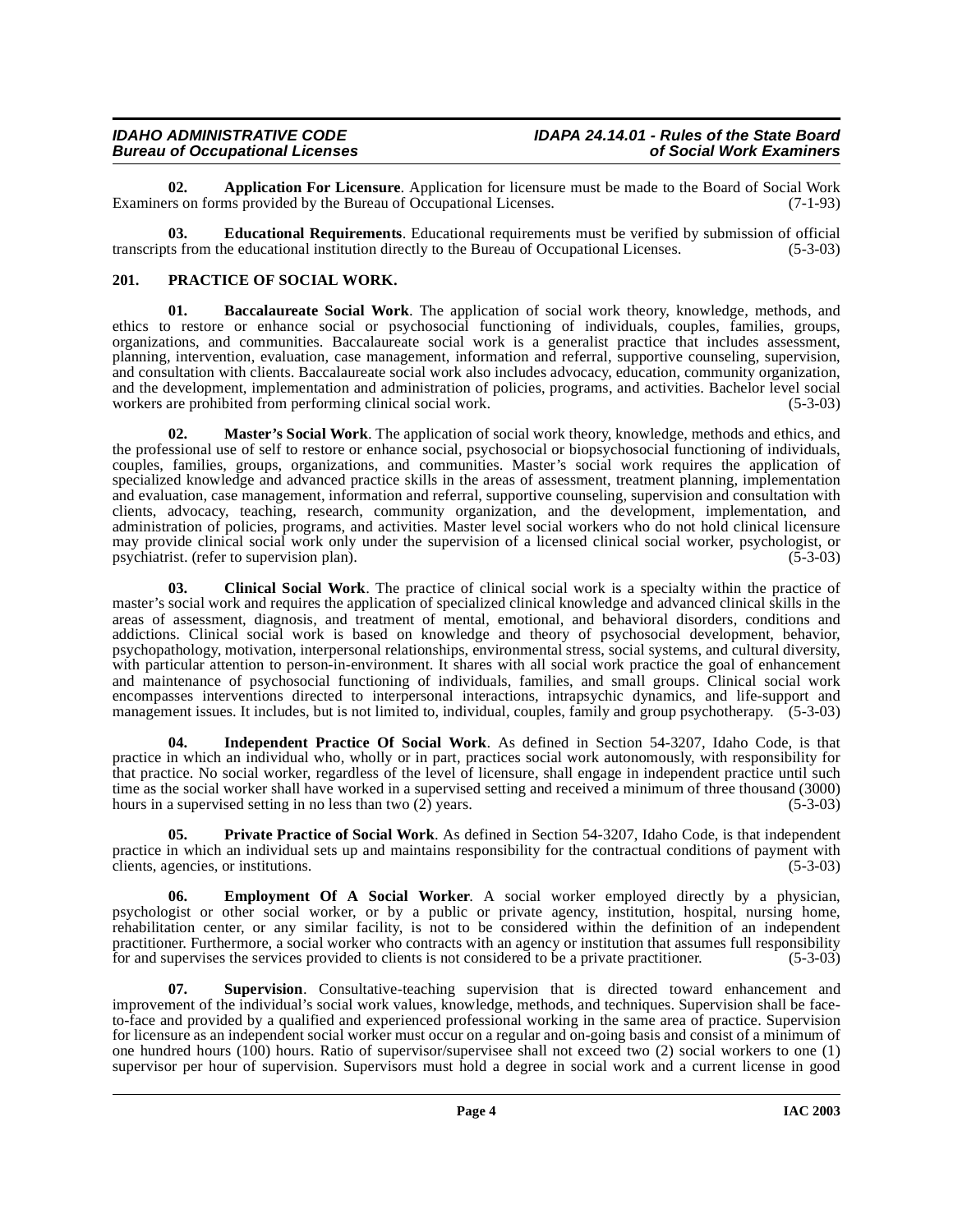# **IDAHO ADMINISTRATIVE CODE IDAPA 24.14.01 - Rules of the State Board**

standing, except as noted in Subsection 201.07.c. (5-3-03)

**a.** Supervision of baccalaureate social workers pursuing licensure as independent practitioners must be provided by a licensed social worker who is approved to provide independent practice at the baccalaureate, masters, or clinical level. (5-3-03)

**b.** Supervision of masters social workers pursuing licensure as independent practitioners must be provided by a licensed social worker approved to provide independent practice at the masters or clinical level.

 $(5-3-03)$ 

**c.** Supervision of social workers pursuing licensure as clinical level independent practitioners must be provided by a licensed clinical social worker, a licensed clinical psychologist, or a person licensed to practice medicine and surgery who practices in the area of psychiatry. (5-3-03) (5-3-03)

**d.** Supervision reports shall be submitted from each supervisor directly to the Board within thirty (30) days following each six (6) month period. Failure of the supervisor to submit the required reports in a timely manner<br>may result in the superviser being restricted by the Board from providing further supervision. (5-3-03) may result in the superviser being restricted by the Board from providing further supervision.

**08.** Supervised Practice Required. To be eligible for licensure as an independent practitioner a e must: (5-3-03) candidate must:

**a.** Meet the requirements set forth in Subsection 201.07; (5-3-03)

**b.** Develop a plan for supervision that must be approved by the Board prior to commencement of supervision. Prior to a change in supervisors, the supervisee must notify the Board and the change must be approved<br>by the Board prior to the commencement of supervision by the new supervisor; and (5-3-03) by the Board prior to the commencement of supervision by the new supervisor; and

<span id="page-4-9"></span>**c.** Not have more than two (2) supervisors at any given time. (5-3-03)

#### <span id="page-4-0"></span>**202. -- 249. (RESERVED).**

#### <span id="page-4-1"></span>**250. REINSTATEMENT REQUIREMENTS (Rule 250).**

The Bureau shall cancel all licenses that have expired for failure to renew. The Bureau of Occupational Licenses may reinstate said licenses in accordance with the requirements of Section 67-2614, Idaho Code. (5-3-03)

# <span id="page-4-2"></span>**251. -- 299. (RESERVED).**

#### <span id="page-4-7"></span><span id="page-4-3"></span>**300. FEES (Rule 300).**

To administer and carry out the provisions of this Act, the following fees are established: (7-1-93)

<span id="page-4-4"></span>**01. Application And Original License Fee**. Application and Original License Fee for licensed clinical orker or licensed masters social worker or licensed social worker - Fifty dollars (\$50). (5-3-03) social worker or licensed masters social worker or licensed social worker - Fifty dollars (\$50).

<span id="page-4-6"></span>**02. Examination Fee**. Examination fee will be set by the Board in concordance with the testing service (7-1-93)  $f$ ees.  $(7-1-93)$ 

**03. Endorsement And License Fee**. Endorsement and License Fee for licensed clinical social worker ed masters social worker or licensed social worker - Fifty-five dollars (\$55). (5-3-03) or licensed masters social worker or licensed social worker - Fifty-five dollars (\$55).

<span id="page-4-10"></span><span id="page-4-8"></span><span id="page-4-5"></span>

| 04.            | <b>Renewal Fee.</b> Renewal Fee:                        | $(7-1-93)$ |
|----------------|---------------------------------------------------------|------------|
| a.             | Licensed Clinical Social Worker – Sixty dollars (\$60). | $(5-3-03)$ |
| b.             | Licensed Masters Social Worker - Fifty dollars (\$50).  | $(5-3-03)$ |
| $\mathbf{c}$ . | Licensed Social Worker - Fifty dollars (\$50).          | $(5-3-03)$ |
|                |                                                         |            |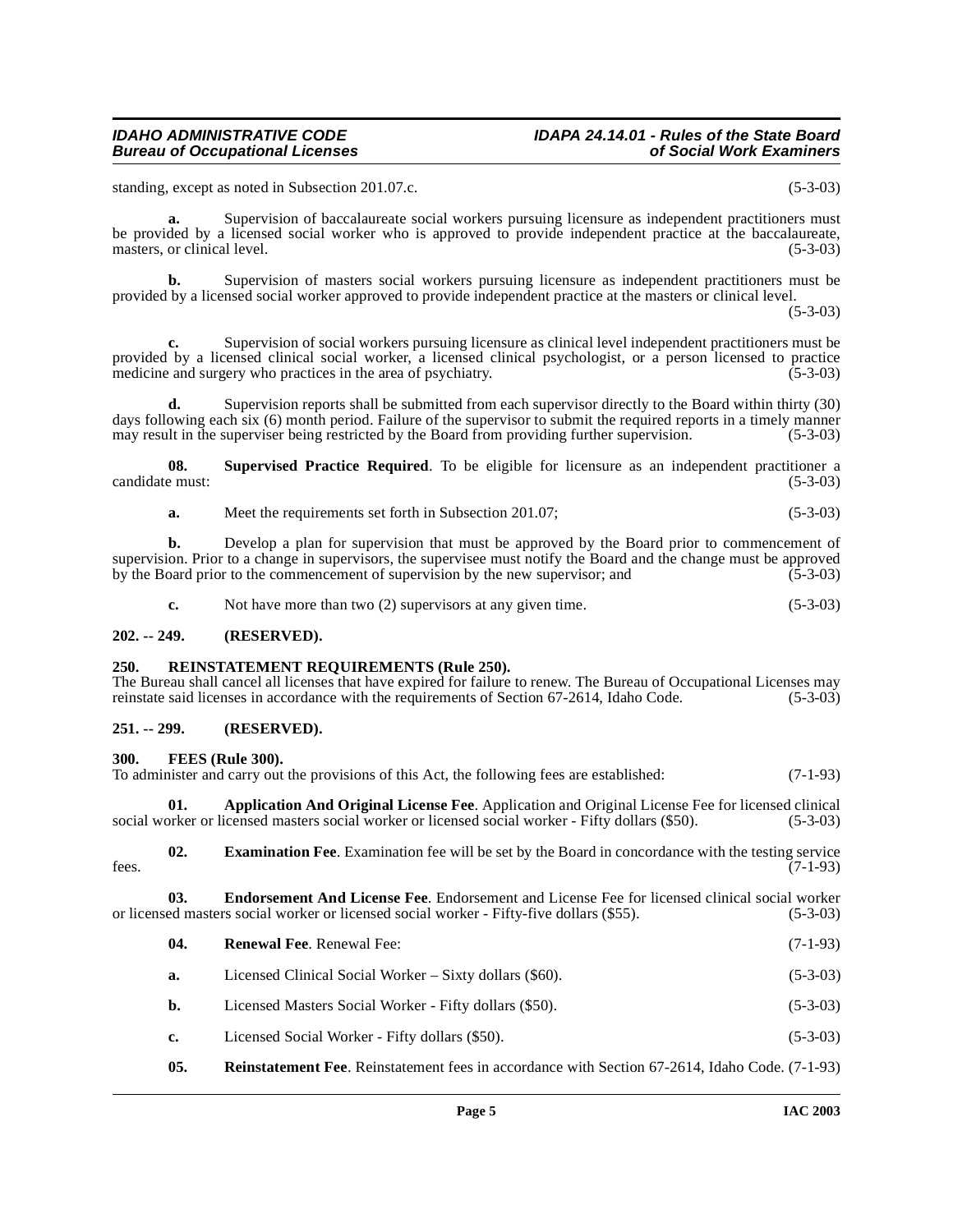<span id="page-5-2"></span>**06. All Fees Under This Act Are Non-Refundable**. All fees under this Act are non-refundable.

(7-1-93)

# <span id="page-5-0"></span>**301. -- 349. (RESERVED).**

# <span id="page-5-8"></span><span id="page-5-1"></span>**350. EXAMINATIONS AND BOARD MEETINGS (Rule 350).**

Examinations will be conducted by the board for qualified applicants for social work licensing and board meetings will be held to conduct other business. (7-1-93)

<span id="page-5-4"></span>**01. Board Meetings**. Board meetings will be held at least three (3) times each year at such times and the board deems necessary. (5-3-03) places as the board deems necessary.

**02. Exam Utilized**. The Board utilizes the uniform, nationally standardized examination of the ion of Social Work Boards (ASWB). Association of Social Work Boards (ASWB).

<span id="page-5-7"></span>**a.** Bachelor level candidates shall be required to successfully pass the basic examination. (5-3-03)

**b.** Masters level candidates shall be required to successfully pass the intermediate examination.

(5-3-03)

<span id="page-5-10"></span><span id="page-5-5"></span>**c.** Clinical level candidates shall be required to successfully pass the clinical examination. (5-3-03)

**03. Dates Of Exams**. Examination at all levels of social work licensing will be conducted on dates established for national administration. (7-1-93)

Graduation Date To Qualify For Exam. Candidates for examination who can satisfy the board that they will be graduating at the end of the spring, summer or fall terms of any given year, may qualify for examination at the established testing period immediately preceding the date of graduation. (5-24-95)

<span id="page-5-9"></span>**05. Exemption From Exam**. An applicant who has been tested for licensure utilizing an acceptable examination will be exempt from the Idaho examination if the applicant received a converted score of seventy (70) based upon a criterion reference examination. (7-1-93)

<span id="page-5-6"></span>**06. Endorsement**. The Board may grant a license to any person who submits a completed application a approved by the Board together with the required fees and who: (5-3-03) on a form approved by the Board together with the required fees and who:

**a.** Holds a current active license, in the profession for which a license is being sought, issued by the authorized regulatory entity in another state or country, the certification of which must be received directly by the Board from the issuing agency; and (5-3-03) Board from the issuing agency; and

**b.** Has not been disciplined within the last five (5) years, had a license revoked, suspended, restricted, or otherwise sanctioned by any regulatory entity and has never voluntarily surrendered a license; and (5-3-03)

**c.** Is of good moral character and has not been convicted, found guilty, or received a withheld judgment or suspended sentence for any felony; and (5-3-03)

**d.** Has successfully passed an examination, as referenced in Subsection 350.02, or an examination provided by the Professional Examination Service (PES) at the clinical social worker and social worker level or the Education Testing Service (ETS) examination; and (5-3-03) (5-3-03)

**e.** Has certified under oath to abide by the laws and rules governing the practice of social work in Idaho and the code of professional conduct. (5-3-03)

<span id="page-5-3"></span>**07. Application Deadline**. Applications must be received in the Bureau of Occupational Licenses at least ten (10) days prior to the next board meeting. Candidates whose applications are received after this date will be scheduled for the subsequent board meeting. scheduled for the subsequent board meeting.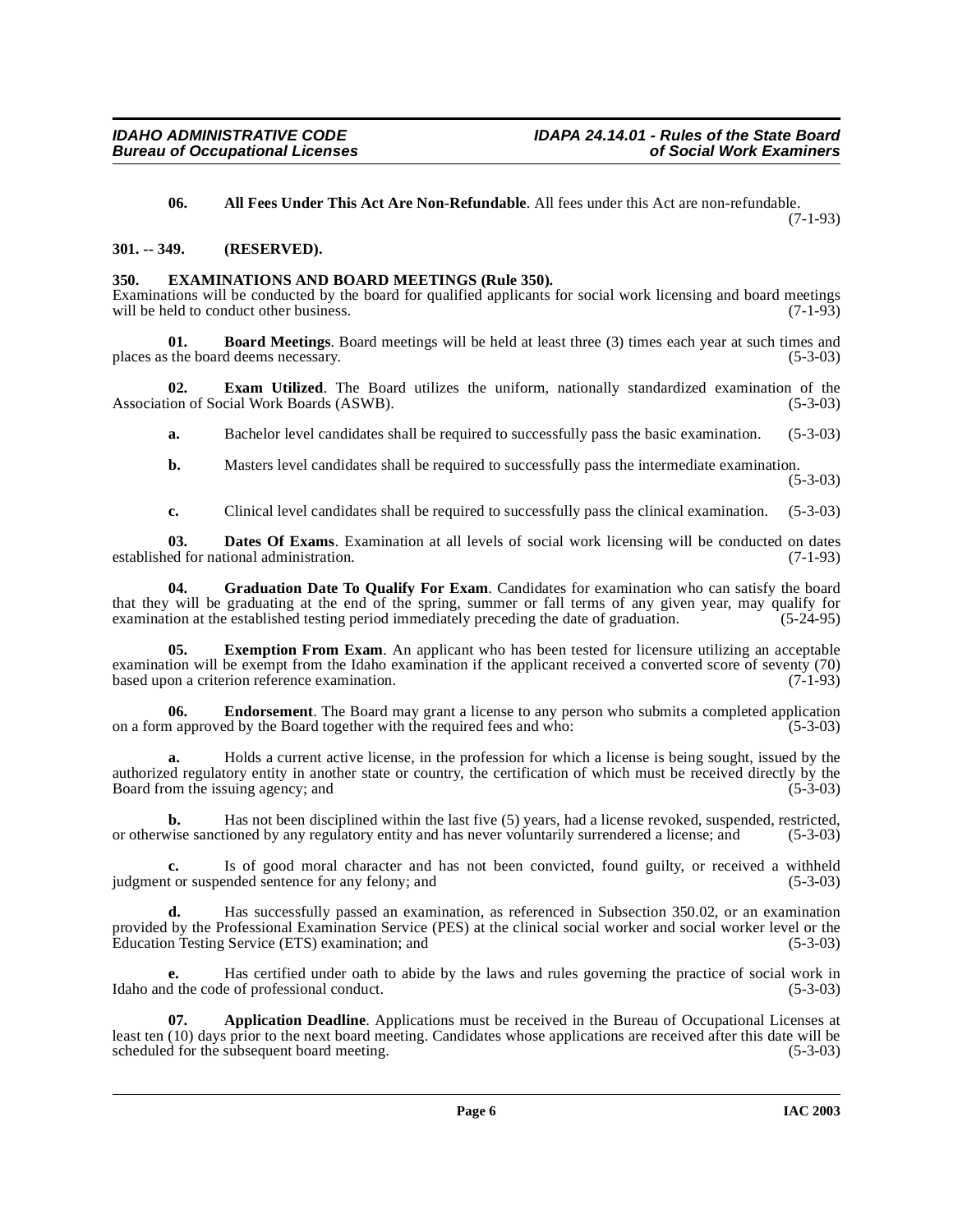# <span id="page-6-0"></span>**351. CONTINUING EDUCATION (Rule 351).**

### <span id="page-6-4"></span><span id="page-6-2"></span>**01. Continuing Education Requirements**. (7-1-95)

**a.** Continuing education is required for renewal at all levels of social work licensure in Idaho.

(5-3-03)

**b.** The completion of a minimum of twenty (20) continuing education (CE) hours annually is required to renew each licensure level. (5-3-03)

**c.** Compliance with the continuing education (CE) requirements for licensees shall be reported annually. A continuing education course taken in any renewal year, but not claimed for CE credit in that year, may be utilized for credit in the following renewal year. (5-3-03)

**d.** Each licensed social worker shall complete and return to the Bureau a Board approved continuing n report form as part of the annual renewal of licenses. (5-3-03) education report form as part of the annual renewal of licenses.

Licensees will maintain documentation verifying CE attendance and curriculum for a period of four cumentation will be subject to audit by the board. (5-3-03)  $(4)$  years. This documentation will be subject to audit by the board.

**f.** Licensees shall not be required to comply with this requirement during the first year in which they licensed under the social work act.  $(5-3-03)$ become licensed under the social work act.

**g.** One (1) continuing education hour shall equal one (1) clock hour. (7-1-95)

**h.** Courses that are part of the curriculum of a university, college or other educational institution shall be allotted CE credit at the rate of fifteen (15) CE hours for each semester hour or ten (10) CE hours for each quarter hour of school credit awarded. (7-1-95) hour of school credit awarded.

**i.** No more than ten (10) continuing education hours may be obtained from category II. (7-1-95)

**j.** As part of the required hours of continuing education, all licensees must complete at least four (4) hours of training every four (4) years in professional ethics. (7-1-95)

**k.** Applications for reinstatement of a cancelled license shall include documented proof of meeting the continuing education requirements for the previous twelve (12) months. The four (4) year cycle for professional ethics training shall continue during any period of cancellation. (5-3-03) ethics training shall continue during any period of cancellation.

#### <span id="page-6-1"></span>**02. Categories Of Continuing Education**. (7-1-95)

**a.** Category I. Category I includes formally organized learning events, ideally involving face-to-face interaction with a teacher for the purpose of accomplishing specific learning objectives. Courses, workshops, conferences, practice oriented seminars, staff development and training activities coordinated and/or taught by approved and recognized educators also are included in this category. Because of our geographic location and sparse population, closed circuit T.V., video tapes, and correspondence courses may be substituted for face-to-face contact if coordinated by an approved instructor. Videotaped presentations require a discussion period to follow that reviews the learning objectives of the taped program. (7-1-95) the learning objectives of the taped program.

**b.** Category II. Category II consists of a variety of self-directed professional study activities and growth experiences. Examples include making presentations on professional issues or programs, teaching a course, presenting a lecture, or conducting a workshop for the first time, editing or writing professional books or articles, and conducting professional research. conducting professional research.

**c.** The subject matter of all approved continuing education shall be germane to the practice of social work as defined in Section 54-3202, Idaho Code, and may include the specialties of Marriage and Family Therapy,<br>Psychiatry, Psychiatric Nursing, Psychology, or Pastoral Counseling. (5-3-03) Psychiatry, Psychiatric Nursing, Psychology, or Pastoral Counseling.

#### <span id="page-6-3"></span>**03. Continuing Education Sources**. (7-1-95)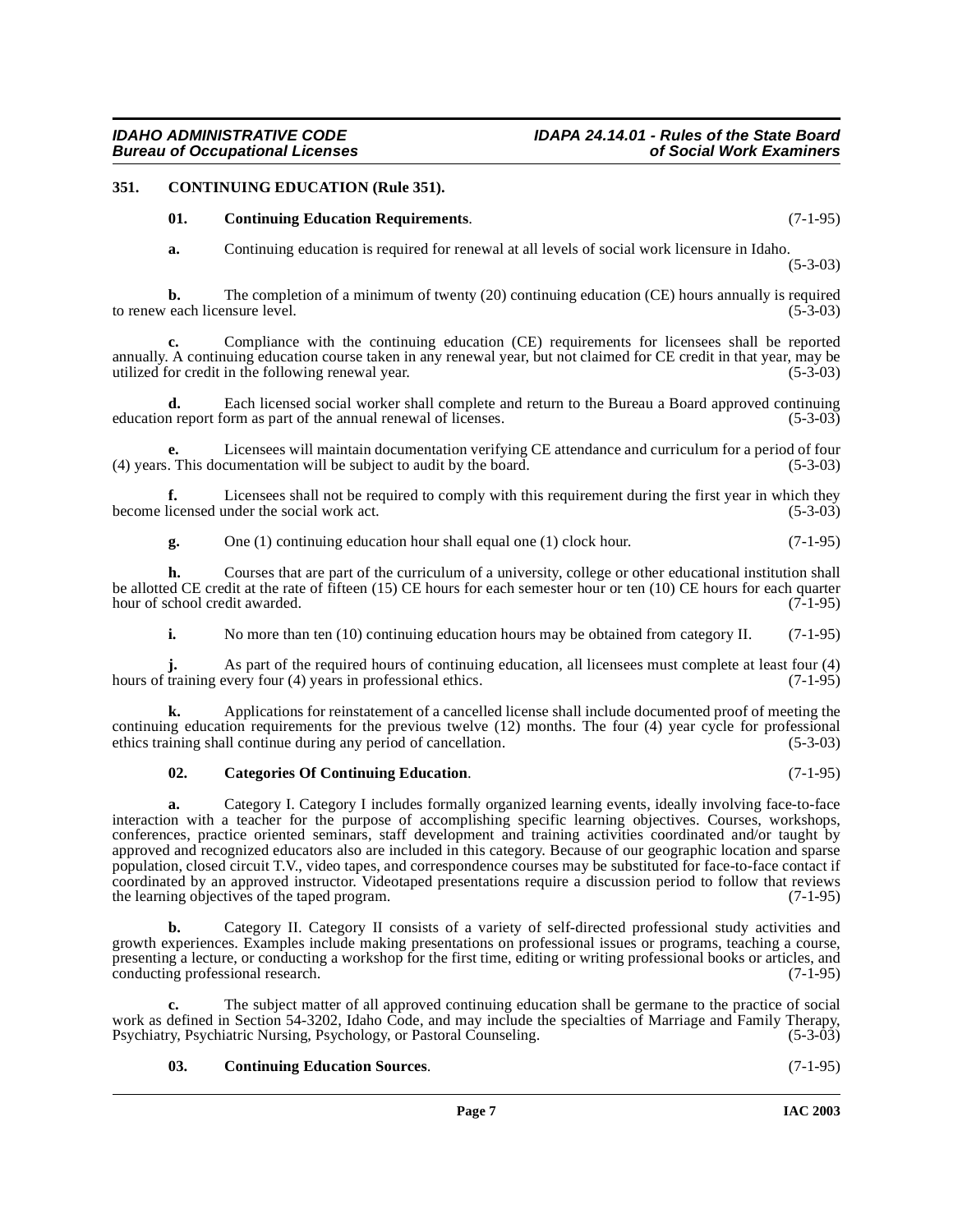i. Professional Associations. Continuing education hours may be obtained by participating in activities sponsored by or approved by professional associations including but not limited to the Idaho Chapter of the National Association of Social Workers, Idaho Society for Clinical Social Workers. The professional association shall certify the number of clock hours of educational content in each sponsored or approved activity. (5-3-03)

ii. Educational Institutions. Continuing education hours may be obtained by completing coursework not below your level of licensing or by participating in continuing education programs sponsored by or approved by educational institutions accredited by a regional body recognized by the Council on Post Secondary Accreditation. The educational institution shall certify the number of clock hours of educational content in each sponsored or approved program. (7-1-95)

iii. Government Agencies, Schools and Hospitals. Continuing education hours may be obtained by participating in in-service training, courses or workshops sponsored by federal, state, or local government agencies, public school systems and licensed hospitals. The provider shall certify the number of clock hours of educational content in each approved activity. (7-1-95)

**b.** All continuing education hours must be relevant to the profession of social work at the individual's particular level of social work licensure. The presenter's level of education must be at the licensee's level or above. Continuing education for clinical licensees must be clinical in nature. Final approval of acceptable programs rests with the Board.

#### <span id="page-7-4"></span>**04. Documentation**. (7-1-95)

**Bureau of Occupational Licenses** 

**a.** Each licensee shall maintain documentation verifying CE attendance and curriculum for a period of four (4) years from the date of completion. This documentation will be subject to audit by the Board. (5-3-03)

**b.** Licensees shall attest, on their annual license renewal application, that they have satisfied the continuing education requirements. False attestation of satisfaction of the continuing education requirements on a renewal application shall subject the licensee to disciplinary action, including revocation. (5-3-03) renewal application shall subject the licensee to disciplinary action, including revocation.

**c.** Category I documents must be in the form of a certificate of attendance, a statement signed by the verifying participation in the activity, or an official transcript. (5-3-03) provider verifying participation in the activity, or an official transcript.

**d.** In the event a licensee fails to provide the Board with acceptable documentation of the hours attested to on the renewal application, the license will not be renewed. (7-1-95)

**e.** Documented proof of meeting the continuing education requirement shall be in the form of a certificate or letter from the sponsoring entity that includes the title of the activity, the subject material covered, the dates and number of hours credited, and the presenter's full name and professional credentials. (5-3-03)

# <span id="page-7-0"></span>**352. -- 399. (RESERVED).**

#### <span id="page-7-7"></span><span id="page-7-1"></span>**400. UNPROFESSIONAL CONDUCT (Rule 400).**

"Unprofessional conduct" is further defined as any violation of the Social Work Code of Professional Conduct. (7-1-93)

#### <span id="page-7-2"></span>**401. -- 449. (RESERVED).**

#### <span id="page-7-5"></span><span id="page-7-3"></span>**450. STATEMENT OF PUBLIC POLICY AND CODE OF PROFESSIONAL CONDUCT (Rule 450).**

The profession of social work is dedicated to serving people; the professional relationship between social workers and clients thus shall be governed by the highest moral and ethical values. The client is in a vulnerable role that extends beyond the time frame of actual services. In both social and professional interactions, this vulnerability shall be taken into consideration whether the person is currently or has been a client. Following is the Code of Professional  $\text{Conduct:}$  (5-24-95)

<span id="page-7-6"></span>

| - 01. | The Social Worker's Ethical Responsibility To Clients. | $(7-1-93)$ |
|-------|--------------------------------------------------------|------------|
|-------|--------------------------------------------------------|------------|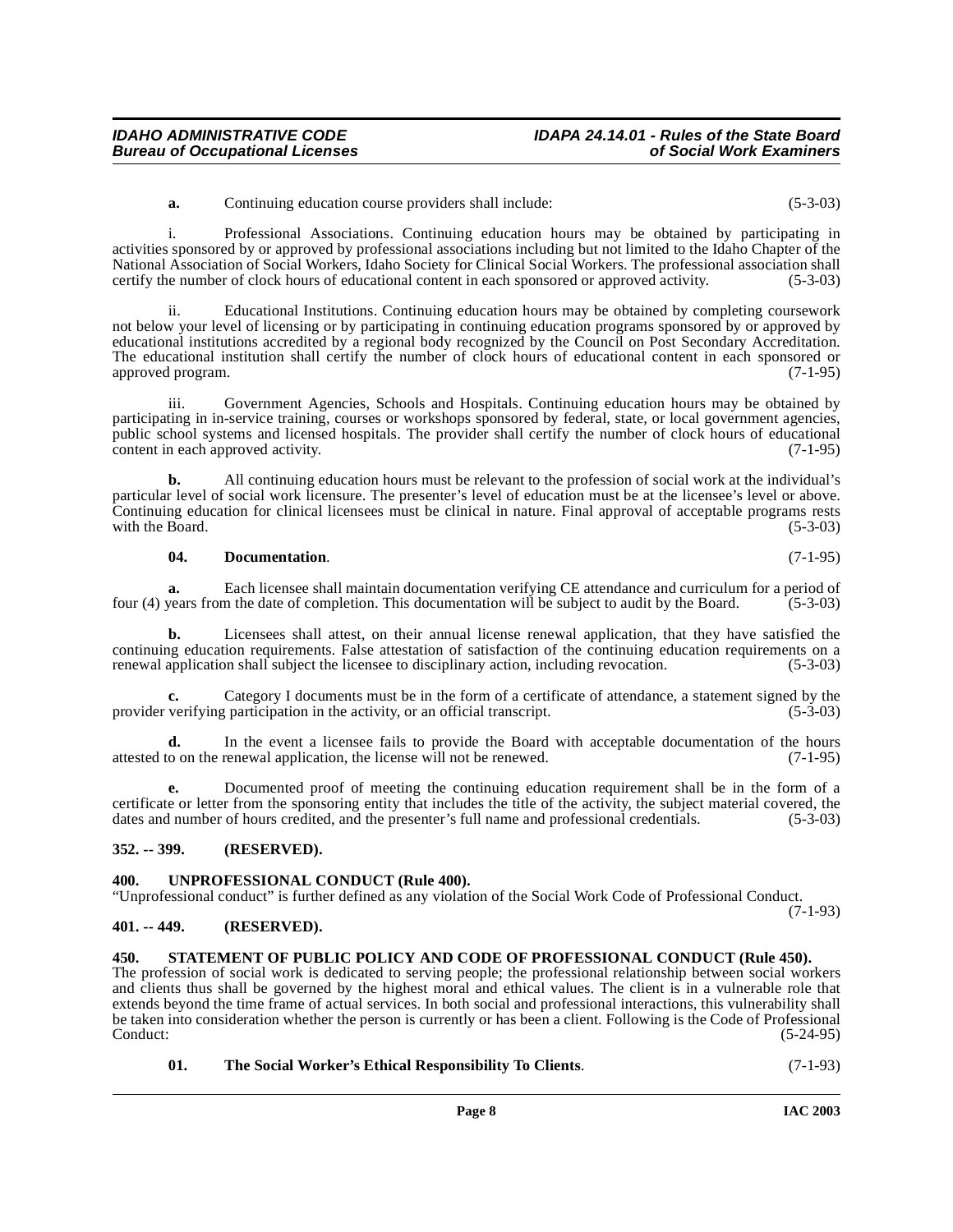**a.** For the purpose of this Code of Professional Conduct, a client is anyone for whom the social worker provides social work services directly or indirectly through consultations, staffings, or supervision with other professionals. (7-1-93) professionals. (7-1-93)

**b.** The social worker shall not commit fraud nor misrepresent services performed. (7-1-93)

**c.** The social worker shall not solicit the clients of an agency for which they provide services for his private practice. (7-1-93)

**d.** The social worker shall not divide a fee or accept or give anything of value for receiving or making a referral. (7-1-93) a referral.  $(7-1-93)$ 

**e.** The social worker shall provide clients with accurate and complete information regarding the desired nature of the services available to them. (7-1-93) extent and nature of the services available to them.

**f.** The social worker shall terminate service to clients, and professional relationships with them, when such service and relationships are no longer required or in which a conflict of interest arises. (7-1-93)

**g.** A social worker shall not violate a position of trust by knowingly committing any act detrimental to a client.  $(7-1-93)$ 

**h.** A social worker shall not exploit their professional relationships with clients (or former clients), supervisees, supervisors, students, employees, or research participants, sexually or otherwise. Social workers shall not condone or engage in sexual harassment. Sexual harassment is defined as deliberate or repeated comments, gestures, or physical contacts of a sexual nature that are unwelcomed by the recipient. (7-1-93)

**i.** A social worker shall not engage in sexual acts with a client or with a person who has been a client within the past three (3) years. A social worker shall not provide social work services to a person with whom he/she has had a sexual relationship. (7-1-93) has had a sexual relationship.

# <span id="page-8-0"></span>**02. The Social Worker's Conduct And Comportment As A Social Worker**. (7-1-93)

**a.** In providing services, a social worker shall not discriminate on the basis of age, sex, race, color, religion, national origin, mental or physical handicap, political belief, or any other preference or personal characteristic, condition or status. (7-1-93) characteristic, condition or status.

**b.** Social workers shall not undertake any activity in which their personal problems are likely to lead to inadequate performance or harm to a client, colleague, student, or research participant. If engaged in such activity when they become aware of their personal problems, they shall seek competent professional assistance to determine whether they should suspend, terminate, or limit the scope of their professional activities. (7-1-93)

**c.** A social worker shall not provide social work service while under the influence of alcohol or other mind-altering or mood-altering drugs which impair delivery of services. (7-1-93)

**d.** A social worker shall not repeatedly fail to keep scheduled appointments. (7-1-93)

**e.** The social worker who anticipates the termination or interruption of service to clients shall notify clients promptly and seek the transfer, referral, or continuation of services in relation to the clients' needs and preferences.  $(7-1-93)$ 

**f.** The social worker shall attempt to make appropriate referrals as indicated by the client's need for services. (7-1-93)

**g.** A social worker shall obtain the client's or legal guardian's informed written consent when a client is to be involved in any research project. A social worker shall explain the research, including any implications. (7-1-93)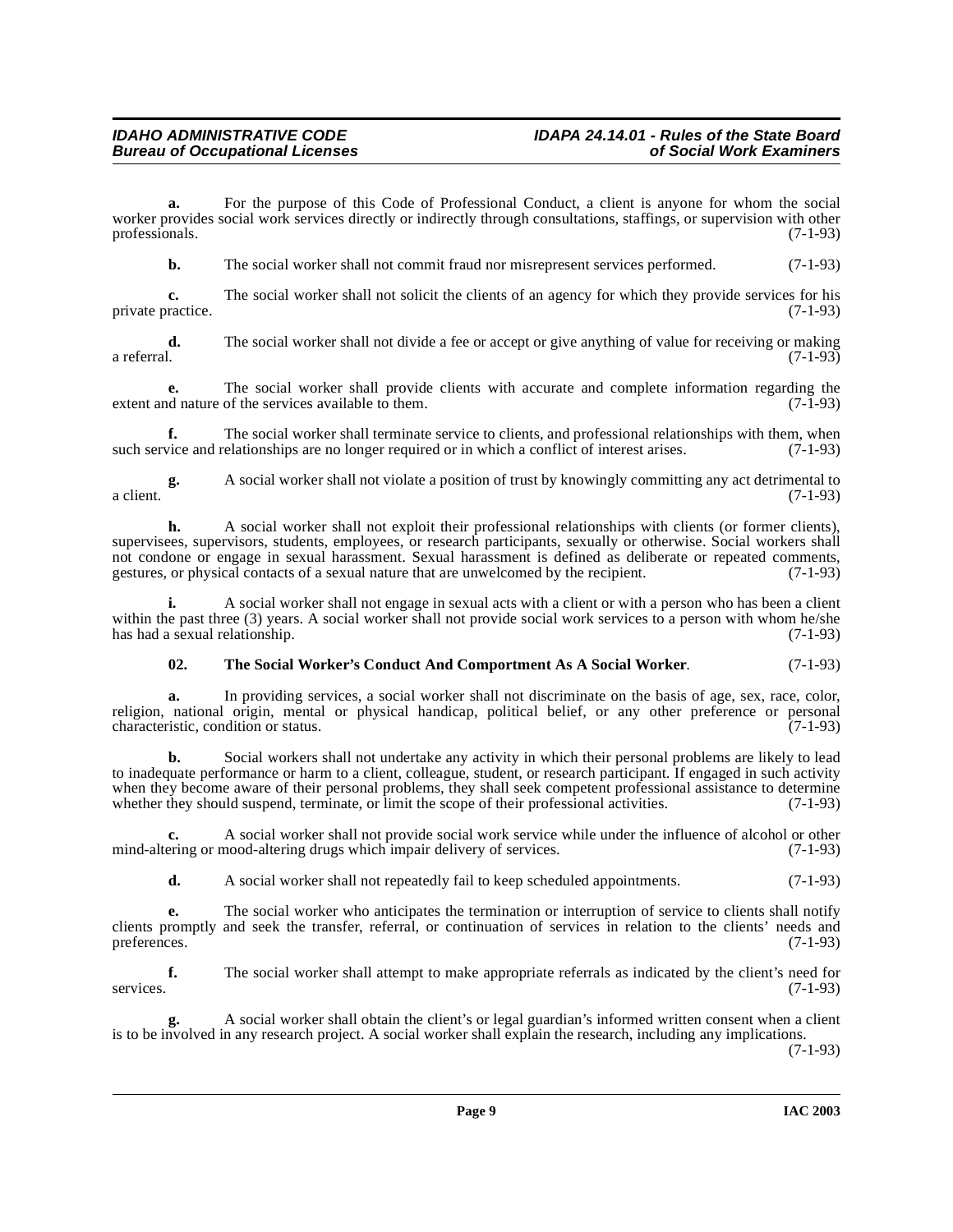**h.** The social worker shall obtain informed consent of clients before taping, recording, or permitting ty observation of their activities. (7-1-93) third party observation of their activities.

**i.** A social worker shall safeguard information given by clients in providing client services. Except when required by law or judicial order, a social worker shall obtain the client's informed written consent before releasing confidential information from the setting or facility except for compelling reasons defined as but not limited to:  $(7-1-93)$ 

i. Consultation with another professional on behalf of the client thought to be dangerous to self or  $\omega$  others;  $(7-1-93)$ 

ii. Duty to warn pursuant to Chapter 19, Title 6, Idaho Code; (5-24-95)

iii. Child abuse and sexual molestation pursuant to Chapter 16, Title 16, Idaho Code; and (5-24-95)

<span id="page-9-0"></span>iv. Any other situation in accordance with statutory requirements. (7-1-93)

**j.** A social worker shall report any violation of the law or rules, including Code of Professional Conduct, by a person certified under Chapter 32, Title 54, Idaho Code.

**03. The Advertising Rules For Social Workers**. No social worker shall disseminate or cause the dissemination of any advertisement or advertising which is any way fraudulent, false, deceptive or misleading. Any advertisement or advertising shall be deemed by the board to be fraudulent, false, deceptive, or misleading if it:

 $(7-1-93)$ 

### **a.** Contains a misrepresentation of fact; or (7-1-93)

**b.** Is misleading or deceptive because in its content or in the context in which it is presented it makes only a partial disclosure of relevant facts. More specifically, it is misleading and deceptive for a social worker to advertise free services or services for a specific charge when in fact the social worker is transmitting a higher charge for the advertised services to a third party payor for payment or charges the patient or a third party. It is misleading and deceptive for a social worker or a group of social workers to advertise a social work referral service or bureau unless the advertisement specifically names each of the individual social workers who are participating in the referral service or bureau. (7-1-93)

**c.** Creates false or unjustified expectations of beneficial treatment or successful outcomes; or

(7-1-93)

**d.** Fails to identify conspicuously the social worker or social workers referred to in the advertising as worker or social workers; or (7-1-93) a social worker or social workers; or

**e.** Contains any representation or claims, as to which the social worker, referred to in the advertising, fails to perform; or (7-1-93)

**f.** Contains any representation which identifies the social worker practice being advertised by a name which does not include the terms "social worker," "social work," or some easily recognizable derivation thereof; or (7-1-93)

**g.** Contains any representation that the practitioner has received any license or recognition by the state of Idaho or its authorized agents, which is superior to the license and recognition granted to any social worker who successfully meets the licensing requirements of Chapter 32, Title 54, Idaho Code; or (7-1-93) successfully meets the licensing requirements of Chapter 32, Title 54, Idaho Code; or

**h.** Appears in any classified directory, listing, or compendium under a heading, which when considered together with the advertisement, has the capacity or tendency to be deceptive or misleading with respect to the profession or professional status of the social worker; or (7-1-93) the profession or professional status of the social worker; or

**i.** Contains any other representation, statement, or claim which is misleading or deceptive. (7-1-93)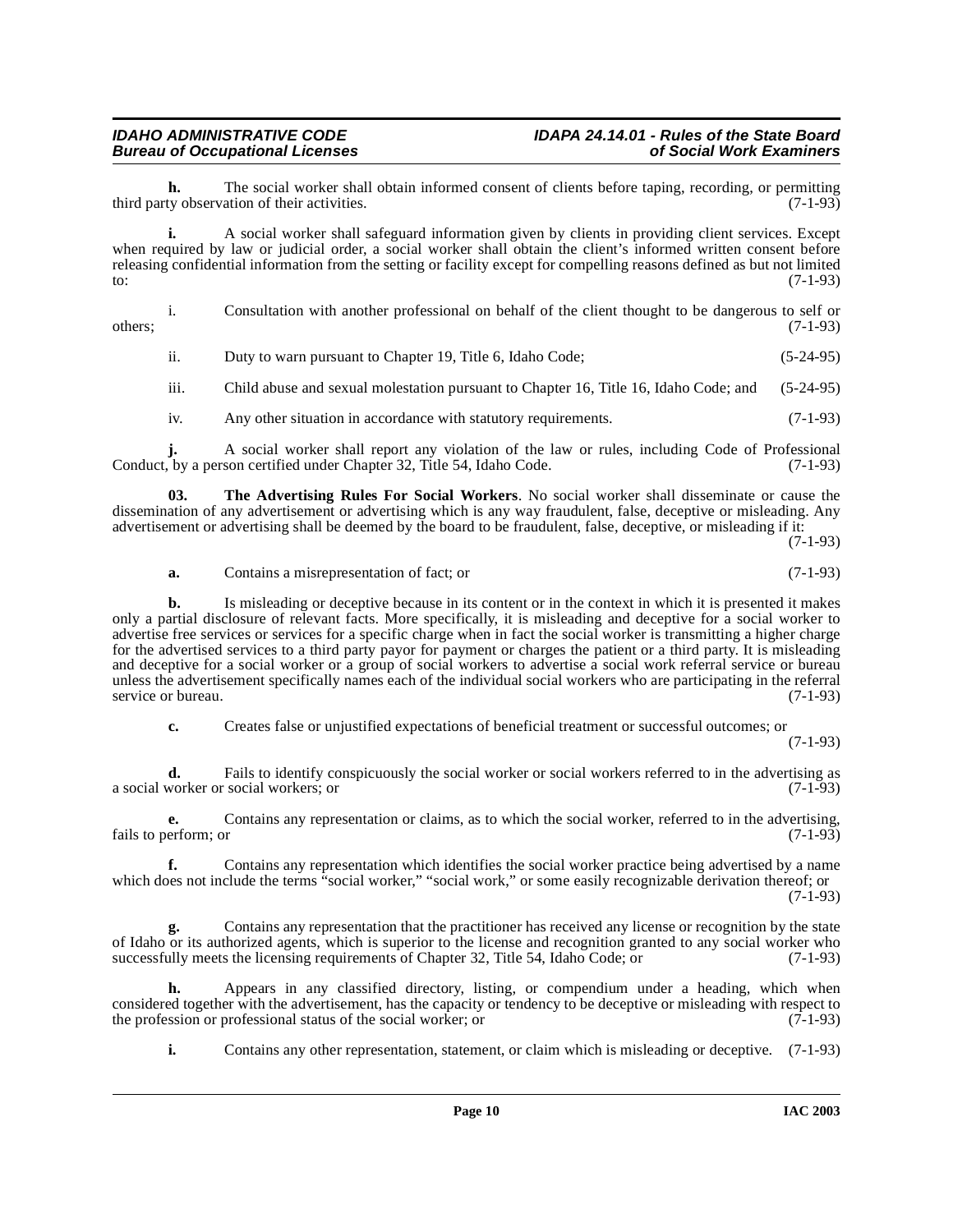# <span id="page-10-0"></span>**451. -- 474. (RESERVED).**

# <span id="page-10-7"></span><span id="page-10-1"></span>**475. DISCIPLINE (Rule 475).**

<span id="page-10-5"></span>**01.** Civil Fine. The Board may impose a civil fine not to exceed one thousand dollars (\$1,000) upon a social worker for each violation of Section 54-3211, Idaho Code. (3-18-99) licensed social worker for each violation of Section 54-3211, Idaho Code.

<span id="page-10-6"></span>**02. Costs And Fees**. The Board may order a licensed social worker to pay the costs and fees incurred by the Board in the investigation or prosecution of the licensee for violation of Section 54-3211, Idaho Code.

(3-18-99)

# <span id="page-10-2"></span>**476. -- 499. (RESERVED).**

# <span id="page-10-3"></span>**500. RULE MAKING HISTORY PRIOR TO JULY, 1993 (Rule 500).**

Adopted January 30, 1980 Re-adopted October 11, 1983 Revised December 15, 1983 Rule C.4. and E.1.c. Adopted Emergency Re-adopted February 23, 1985 Re-adopted November 25, 1985 Re-adopted February 16, 1988 Re-adopted January 22, 1990 (7-1-93)

### <span id="page-10-4"></span>**501. -- 999. (RESERVED).**